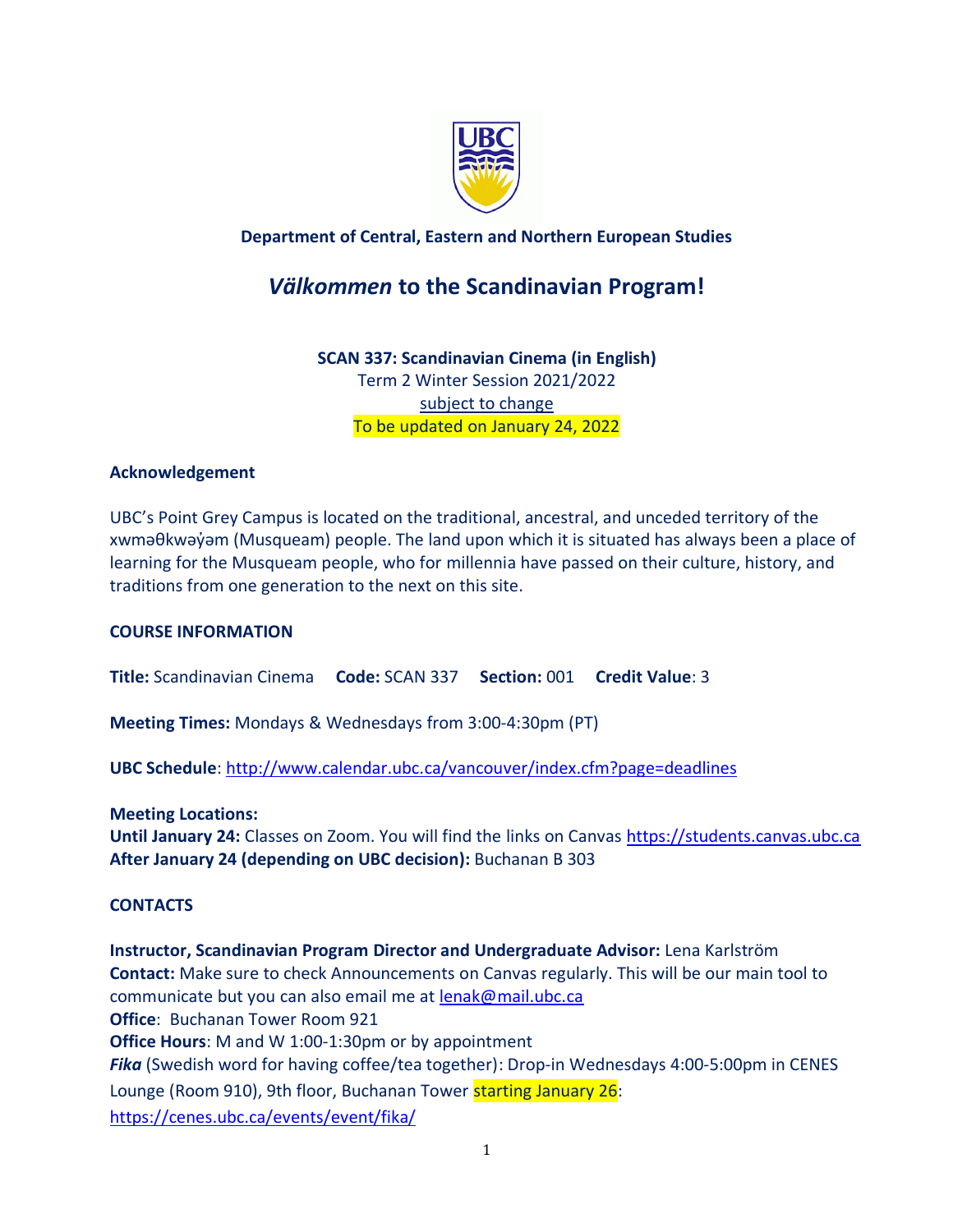### **PREREQUISITES**

None.

### **DISCLAIMER**

Several films in this course include content that might be offensive and upsetting to some viewers, such as strong language, reference to and consumption of alcohol and drugs, violence, graphic and sexual imagery. Some films also deal with sensitive issues, such as suicide, racism, and sexual abuse.

### **INFORMATION FOR STUDENTS LIVING OUTSIDE CANADA**

During this pandemic, the shift to online learning has greatly altered teaching and studying at UBC, including changes to health and safety considerations. Keep in mind that some UBC courses might cover topics that are censored or considered illegal by non-Canadian governments. This may include, but is not limited to, human rights, representative government, defamation, obscenity, gender or sexuality, and historical or current geopolitical controversies. If you are a student living abroad, you will be subject to the laws of your local jurisdiction, and your local authorities might limit your access to course material or take punitive action against you. UBC is strongly committed to academic freedom, but has no control over foreign authorities (please visit <http://www.calendar.ubc.ca/vancouver/index.cfm?tree=3,33,86,0> for an articulation of the values of the University conveyed in the Senate Statement on Academic Freedom). Thus, we recognize that students will have legitimate reason to exercise caution in studying certain subjects. If you have concerns regarding your personal situation, consider postponing taking a course with manifest risks, until you are back on campus or reach out to your academic advisor to find substitute courses. For further information and support, please visit: [https://academic.ubc.ca/support-resources/freedom-expression.](https://academic.ubc.ca/support-resources/freedom-expression)

### **TECHNICAL REQUIREMENTS**

Students will need a computer or tablet with a microphone that has the capacity to view and/or download documents from Microsoft Word (including PPT), video and audio capacity, a keyboard, and headphones. Preferable is also a quiet environment and a stable Internet connection.

All questions and problems regarding technical equipment should be directed to the Learning Technology Hub: [it.hub@ubc.ca](mailto:it.hub@ubc.ca)

If you encounter technical issues while using Canvas, please contact the UBC Information Technology Service Centre for assistance, using their online form. For more general information see:<https://keeplearning.ubc.ca/>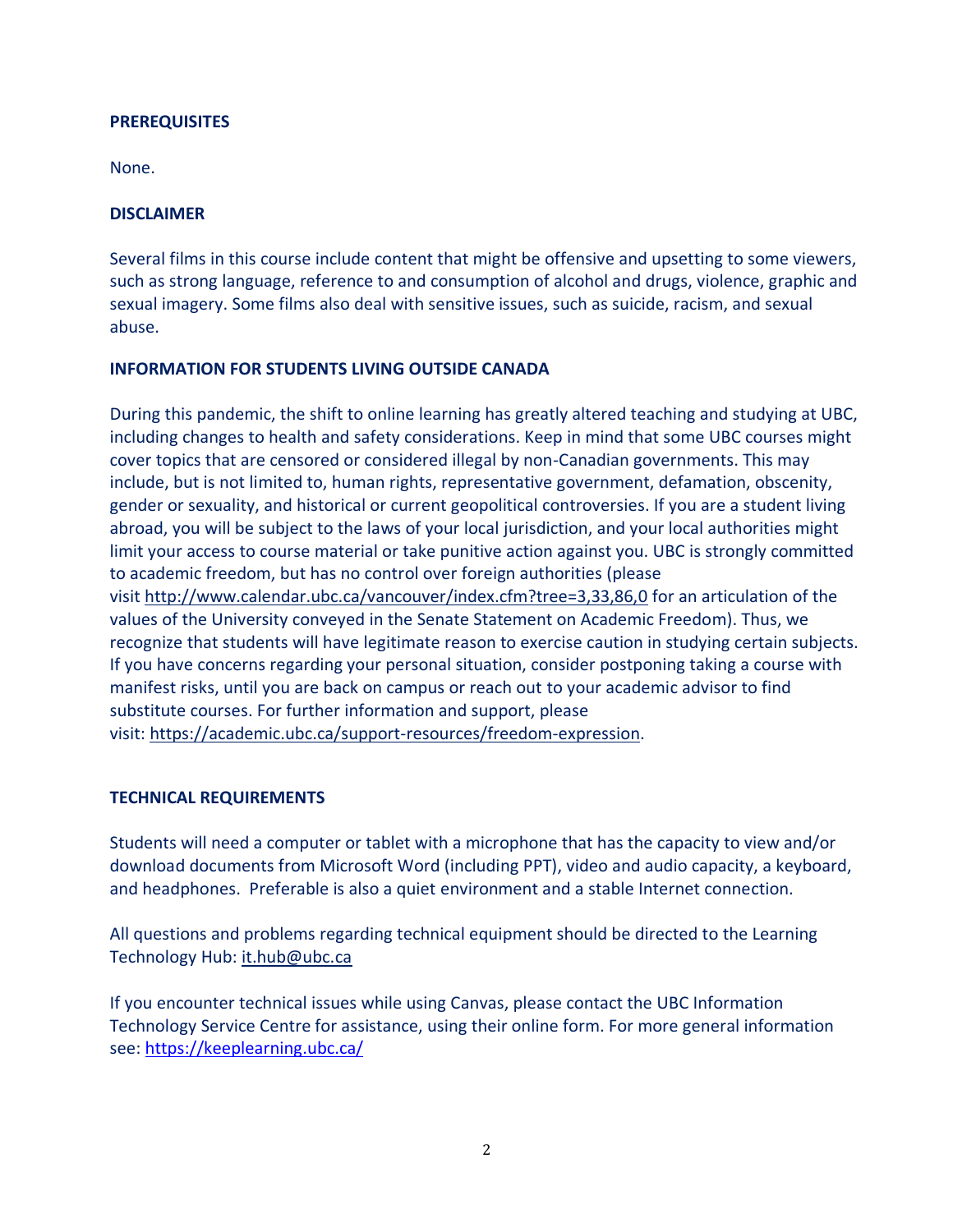# **COURSE STRUCTURE AND ACTIVITIES**

The aim of this course is to introduce students to (mostly) contemporary Scandinavian film and to discover the multifaceted aspects of Nordic cinematic cultures. Although the production from this region is often considered to rely on a very realistic (or even hyper-realistic) approach to film making and story telling, it will become clear that there are some very unique directorial approaches which will broaden our expectations of what the Scandinavian cinematography has to offer. We will highlight such recognizable themes as social structures, gender equity, environmental concerns, and transnationalism as well as stylistic analyses of the individual works and the genres in general.

Due to Covid-19, this course will **temporarily** be offered online with synchronous classes and some asynchronous activities. We will spend approx. 2-3 class meetings on each film. In addition to film screenings, there will be PPT with relevant background information and links to videos/readings related to the film. All films that are not available on any streaming services will be uploaded to Canvas. After watching the film, you will be expected to discuss it, for example in groups in breakout rooms on Zoom, or written under Discussions on Canvas. Students are encouraged to comment on each-others' contributions. We will also have summary lectures with scene analyses etc. on Zoom including Q&A. For our scheduled class times there will be a Monday and a Wednesday classroom on Zoom. All links can be found on Canvas.

# **NETIQUETTE**

It's important to have a safe, relaxed and fun learning environment in the classroom even when online. Please read the following guidelines: [https://distancelearning.ubc.ca/learner](https://distancelearning.ubc.ca/learner-support/communicating-online-netiquette/)[support/communicating-online-netiquette/](https://distancelearning.ubc.ca/learner-support/communicating-online-netiquette/)

We will have to tweak the advice to "avoid jokes and sarcasm" slightly to fit my teaching style :)

# **HOW TO DO WELL IN THIS COURSE AND WITH ONLINE-LEARNING**

- Always watch the films before we meet in class to discuss them!
- Participate as much as you can even during the online part of this course. Remember that despite of not being face-to-face you are part of a learning community!
- Keep your work up to date (again watch the audiovisual resources, PPTs, readings etc.).
- Communicate with your classmates and support each other.
- Contact me for questions (this class has an ongoing discussion board for Q&A in each module) and if there is anything that may be affecting your learning or performance please reach out via email.
- Join me and other students in the Scandinavian program for a casual *Fika* (Swedish word for having coffee/tea together) on Wednesdays between 4:00-5:00pm in CENES Lounge (Room 910), Buchanan Tower.
- Read some additional tips here: [https://learningcommons.ubc.ca/resource-guides/online](https://learningcommons.ubc.ca/resource-guides/online-learners/)[learners/](https://learningcommons.ubc.ca/resource-guides/online-learners/)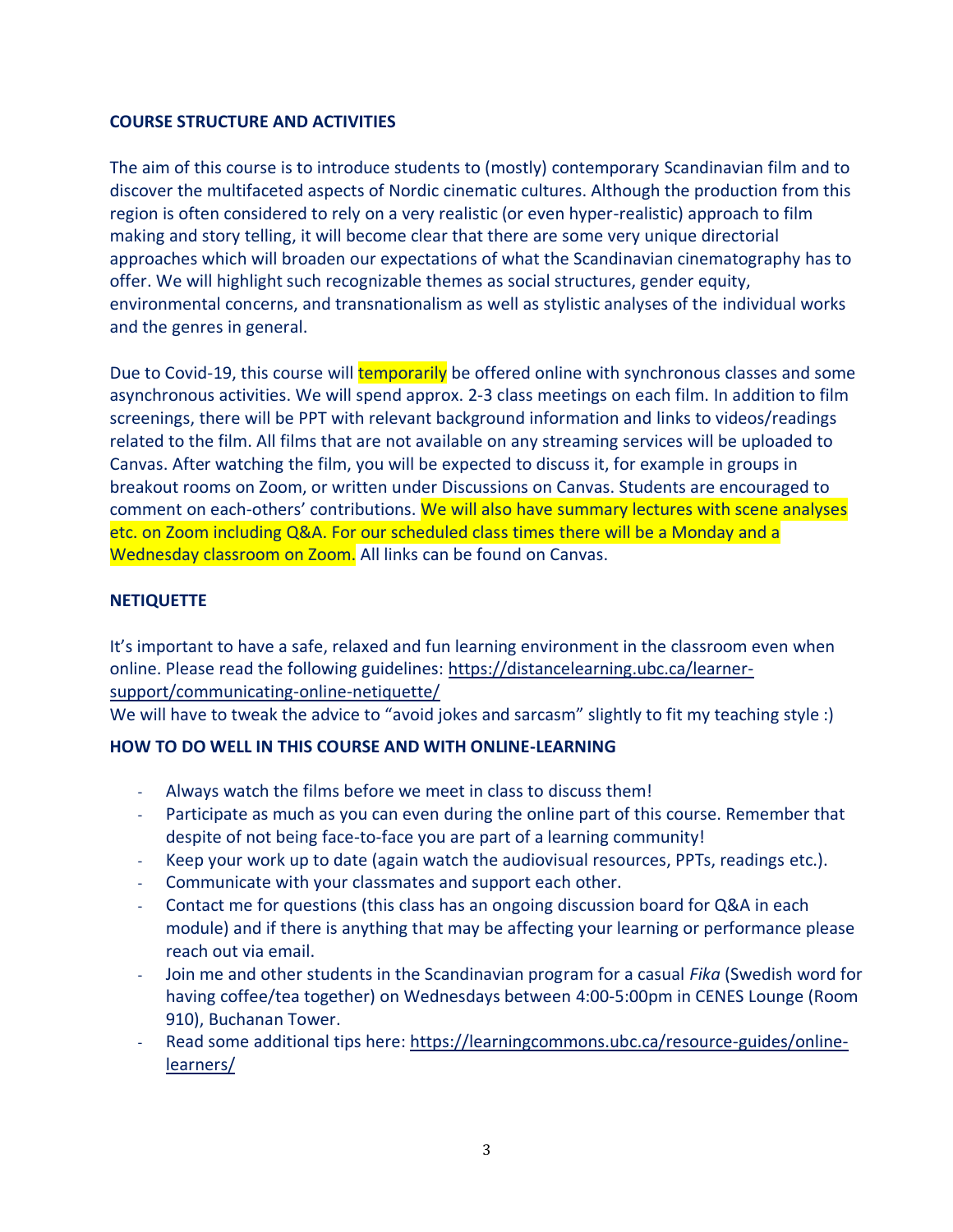# **LEARNING OBJECTIVES**

Upon completion of this course you will be able to:

- Identify major influences, genres and directors in the field of Scandinavian cinema from the late 1990s to the present
- Gain an awareness of contemporary Scandinavian society and its dominant interests through film (i.e. using cinema as a cultural lens)
- Identify themes like class, gender roles, landscape and how they inflect the films in question
- Reflect critically on both Scandinavian and your own culture and society
- Recognise (stereo)typical traits of Scandinavian film
- Develop your critical thinking skills by requiring you to construct and defend your own interpretations of films in oral and written form

Learning about Scandinavian film will expose you to modes of thought and behavior outside your own language and culture. It will make you curious about other types of societies and make you ask questions about your own. It will also prepare you for further studies of literature, film and culture courses.

### **LEARNING MATERIALS**

### **Films:**

Abbasi, Ali: *Border* (Gräns), Sweden 2018 Andersson, Roy: *You, the Living* (Du levande), Sweden 2007 Erlingsson, Benedikt: *Woman at War* (Kona fer í stríð), Iceland 2018 Kaurismäki, Aki: *The Other Side of Ho*pe (Toivon tuolla puolen), Finland 2017 Kernell, Amanda: *Sami Blood* (Sameblod), Sweden 2016 Trier, Joachim: *Thelma*, Norway 2017 Vinterberg, Thomas: *The Celebration* (Festen), Denmark 1998

Note: The films that are not available on streaming services will be uploaded to Canvas. Students will be asked to watch the entire film BEFORE the student discussions.

## **Readings/viewings:**

TBA (You can find most links to background readings/viewings, interviews, reviews etc. in the PPT presentations that will be posted on Canvas in conjunction with the screenings of each film)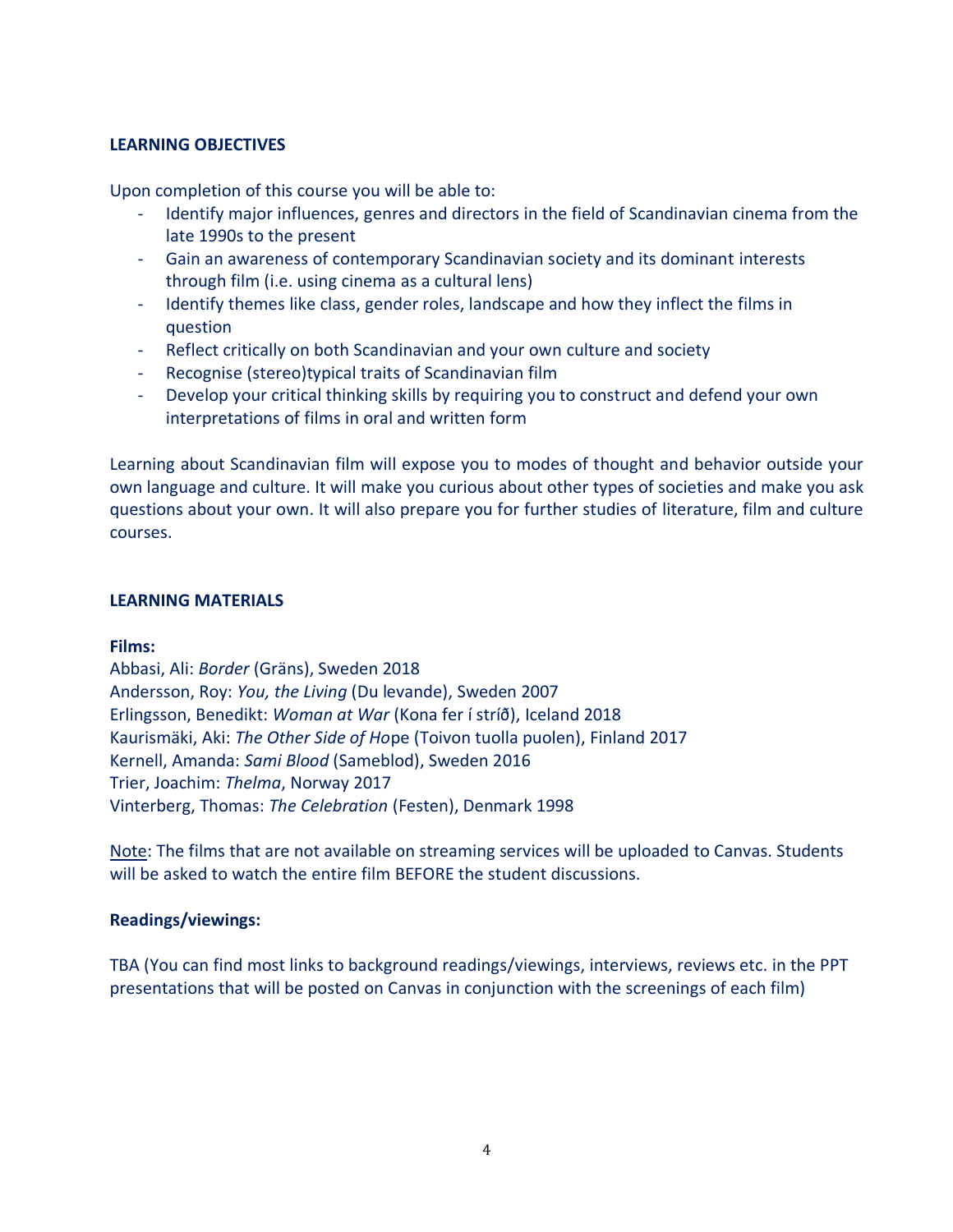### **SCHEDULE OF TOPICS AND CLASSES** (subject to change)

Week 1 (Mon Jan 10, Wed Jan 12) *Intro to the course and Scandinavia/Nordic countries*

Week 1-2 (Wed Jan 12, Mon Jan 17, Wed Jan 19) *Dogma & the Dysfunctional Drama: Thomas Vinterberg*

Week 3-4 (Mon Jan 24, Wed Jan 26, Mon Jan 31) *The Sami Indigenous Population and Colonization: Amanda Kernell*. Director class "visit" TBA.

Week 4-5 (Wed Feb 2, Mon Feb 7) *Benedikt Erlingsson: Ecological Rescuer or Terrorist?* (1st reflection)

Week 5-6 (Wed Feb 9, Mon Feb 14, Wed Feb 16) *Conformity and Compassion: Aki Kaurismäki*

Week 6-8 (Wed Feb 16, Mon Feb 28, Wed March 2) **Auteur in Absurdism: Roy Andersson** (2<sup>nd</sup> reflection)

Week 7 (Feb 21-25) *Mid-term break*

Week 9 (Mon March 7, Wed March 9) *Exam*

Week 10-11 (Mon March 14, Wed March 16, Mon March 21) *Sexuality and the Supernatural: Joachim Trier* (3<sup>rd</sup> reflection)

Week 11-13 (Wed March 23, Mon March 28, Wed March 30, Mon April 4) *New Narrative through Traditional Tales: Ali Abbasi.* Troll "fantast" Ann-Kathrine Havemose visits class!

Week 13 (Wed April 6) *Summary of course*

### **ASSESSMENT OF LEARNING**

| <b>Grade breakdown:</b>                   |           |  |
|-------------------------------------------|-----------|--|
| Attendance, Preparation and Participation | 20        |  |
| (including Reflections)                   |           |  |
| Exam                                      | 30        |  |
| <b>Scene Analysis with Peer Review</b>    | $10(5+5)$ |  |
| Paper                                     | 40        |  |
| <b>Total</b>                              | 100       |  |

## **Attendance, Participation, Preparation (20%)**:

Presence in class is mandatory, and your active participation (oral and written) is requested and appreciated. Participation grades will be based on the instructor's assessment of students' involvement with on-line work and demonstrated familiarity with screenings, written reflections as well as their overall engagement with the material. **Make sure to watch the films before the**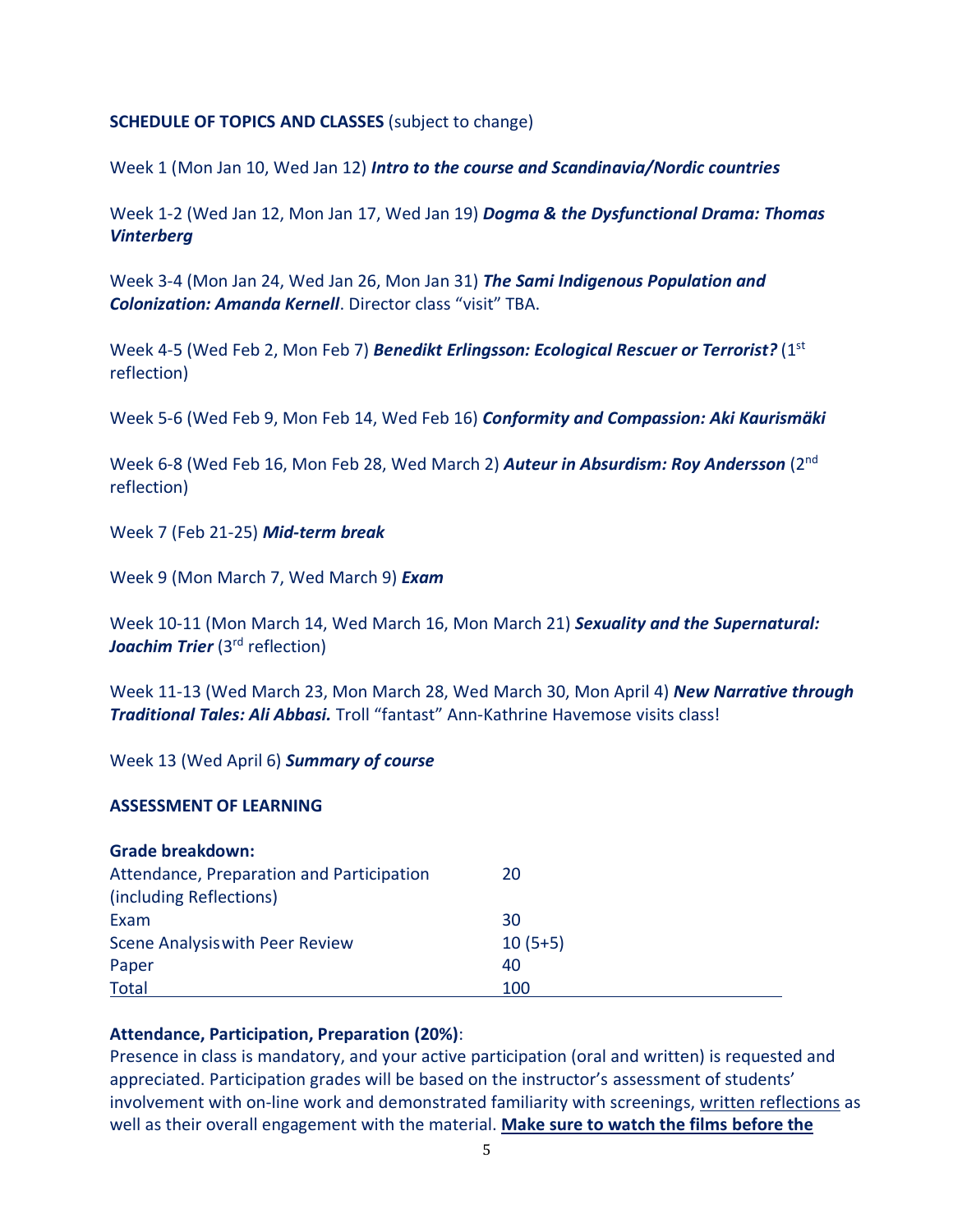**scheduled discussions.** Unexcused absences will negatively affect your grade. Punctuality is also appreciated, so make sure your Internet connection, platforms/programs etc. work before class. Repeated tardiness will also negatively affect your participation grade. Absences will be excused at the instructor's discretion, based on UBC and departmental policy.

# **Exam (30%):**

The exam will consist of three sections:

- 1. Identify quotes by director and title and explain briefly their function in the works.
- 2. Short answers.
- 3. Short essay on one (of a few) given course related topics.

# **Scene Analysis (10%):**

- 1. Analyze a specific scene of your choice from one of the films we have watched (5%).
- 2. Give peer review to a class mate's scene analysis (5%) on Canvas.

# **Paper (40%):**

Two copies of your term paper will be required (dates TBA but usually last day of classes):

1. One copy sent to me by email to lenak@mail.ubc.ca

2. One electronic copy via [Turnitin.com.](https://www.mail.ubc.ca/owa/redir.aspx?C=PdCYHA9F-Uq-Mc_ymK17ON3L7ozaL9IIhQ8nxLHQeOwEv73W0D4SpgsoabmETClYIldNWXGtmJE.&URL=https%3a%2f%2fwww.turnitin.com%2f) UBC has provided instructions for you online: [http://elearning.ubc.ca/toolkit/turnitin/for-students/.](https://www.mail.ubc.ca/owa/redir.aspx?C=PdCYHA9F-Uq-Mc_ymK17ON3L7ozaL9IIhQ8nxLHQeOwEv73W0D4SpgsoabmETClYIldNWXGtmJE.&URL=http%3a%2f%2felearning.ubc.ca%2ftoolkit%2fturnitin%2ffor-students%2f)

Note that Turnitin's information is stored on servers in the United States. To protect your privacy, follow all of the steps on the instruction sheet. If you choose to create an alias to upload your assignments, you must let me know what your alias is.

The Class ID is: TBA

The Enrollment Password is: cinema (all lower case)

# **Individual term paper consultation in class, per email or on Zoom available by appointment. If you need feedback, make sure to contact me before you start writing your paper.**

General guideline:

Students must propose a topic themselves, following these guidelines.

- I do not provide topics (but I give suggestions and share former students' topics). You are welcome to come and talk to me about your suggested topic during office hours.

- The topic must be related to SCAN 337. You can add other material, but the paper must at least in part (minimum one film, maximum two works in total) deal with in-class material. If you like to incorporate other Scandinavian material please talk to me.

- No pure history or social science research papers. No creative writing.
- The topic must be original: No rehash of in-class discussions.
- **- Don't write a paper on the same topic as your exam essay**

# Format:

- Papers should be no less than 6 and no more than 8 double-spaced pages (12-pt. font) in length (not including Works Cited).

- **NO title page**; include your title and your name in the header of all pages.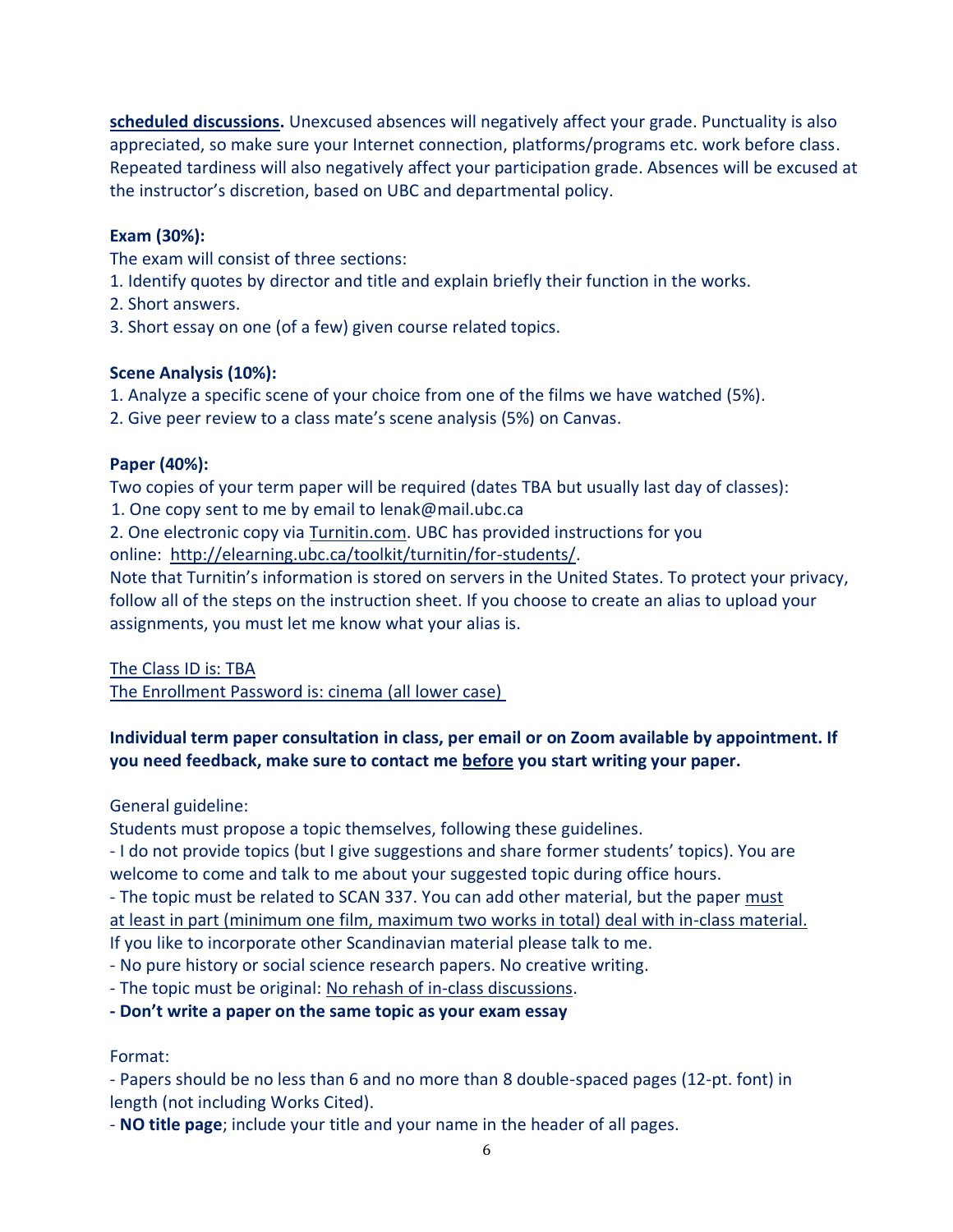- Please give page numbers.

- Use MLA or Chicago citation guidelines (see

<http://www.liunet.edu/cwis/cwp/library/workshop/citation.htm> or

<http://help.library.ubc.ca/evaluating-and-citing-sources/how-to-cite/>

- Please read this article before you start:<https://www.princeton.edu/pr/pub/integrity/pages/cite/>

- Carefully proofread and edit your work before submission. Submit work that is free of typos, repetition, redundancies and is as free of grammatical errors as possible.

# **Assessment Content and Format**

Before the exam and the paper, students will receive detailed information about content and format. The content of the exam is consistent with the instructional content of the course and can be found in the "Learning Material" section in this outline.

The grading criteria are consistent with the criteria established by the Faculty of Arts see: <http://www.calendar.ubc.ca/vancouver/index.cfm?tree=3,42,96,0>

## **Assessment Policies**

In order to successfully complete the requirements for SCAN 337, students must achieve a total grade of at least 50% for the course.

In accordance with University regulations, cheating and plagiarism is subject to disciplinary action. Students in the Scandinavian Program must write, correct and/or revise all their assignments independently; that is, with no assistance of any kind from another person. The use of electronic aids and devices is also strictly prohibited; however, students are permitted to consult a Swedish-English dictionary, their textbook and/or a grammar book. See:

<http://learningcommons.ubc.ca/citing-sources-is-about-more-than-just-following-the-rules/>

The paper must be submitted, on the original due date. 1% of the assigned grade will be deducted for every late day. An extension may be granted in case of illness or a recognized UBC activity. The request for an extension must be accompanied by supporting documentation.

Exams are normally to be taken on the day set by either your instructor, the program coordinator, or by General Faculties Council. Make-ups for quizzes and exams are permitted only in cases of documented illness, where travel for recognized University activities conflicts with the test dates, or for the observance of a religious holiday. In case of illness, written authorization is required from UBC Health Services. In the instance of a recognized University activity, authorization must be obtained from the University official responsible for the activity. In accordance with UBC policy, students who wish to observe a religious holiday must notify their instructor two weeks in advance of the religious holiday they wish to observe. In all cases, it is the student's responsibility to locate the instructor and to arrange a make-up. Rewriting a test or redistributing the grade percentage values as allocated in the Grade Breakdown will not be permitted.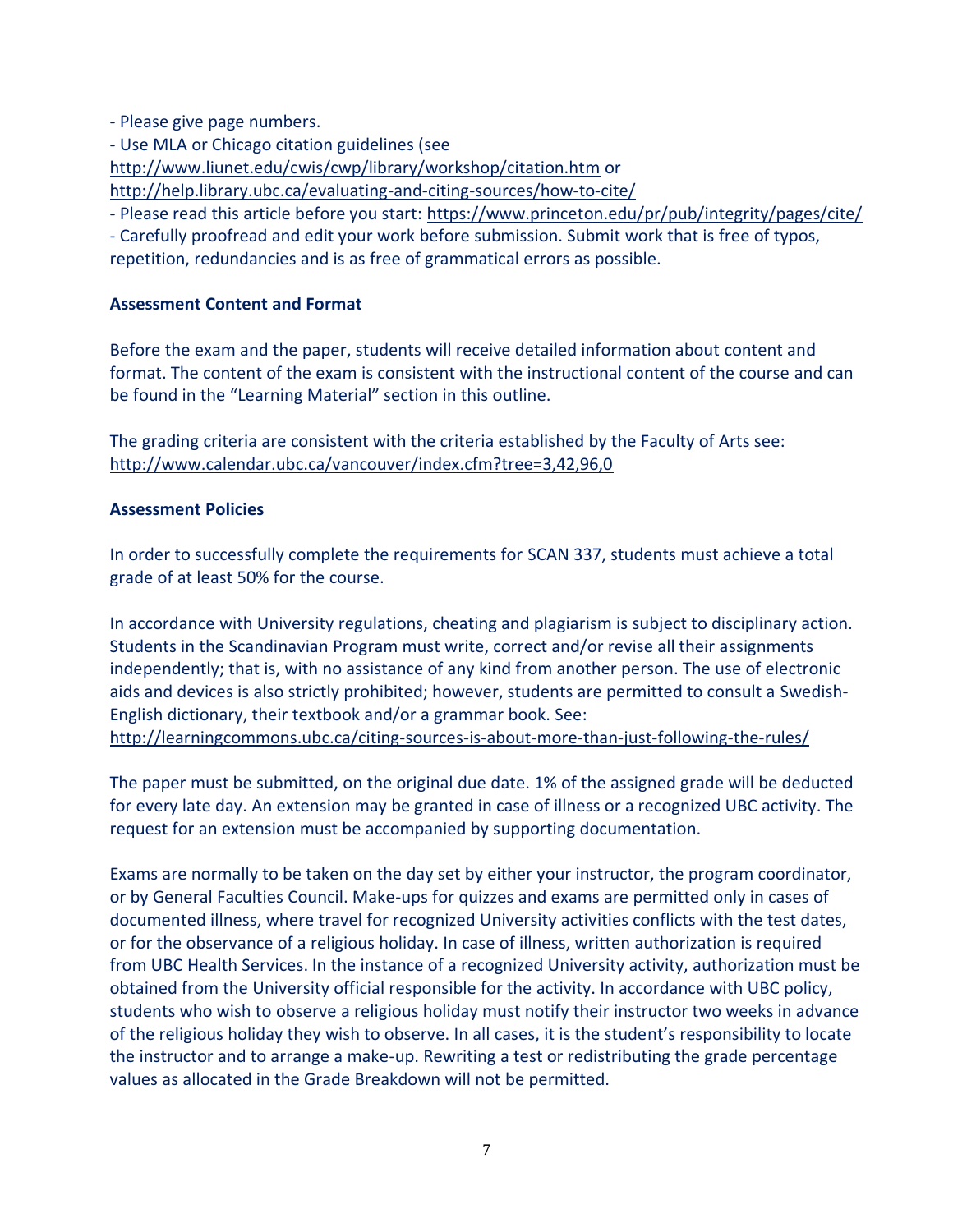### **UNIVERSITY POLICIES**

UBC provides resources to support student learning and to maintain healthy lifestyles but recognizes that sometimes crises arise and so there are additional resources to access including those for survivors of sexual violence. UBC values respect for the person and ideas of all members of the academic community. Harassment and discrimination are not tolerated nor is suppression of academic freedom. UBC provides appropriate accommodation for students with disabilities and for religious observances. UBC values academic honesty and students are expected to acknowledge the ideas generated by others and to uphold the highest academic standards in all of their actions.

Details of the policies and how to access support are available on [the UBC Senate website](https://senate.ubc.ca/policies-resources-support-student-success)**.**

## **Academic Code of Honour**

Academic honesty and integrity are essential principles of the University of British Columbia. All UBC students are expected to behave as honest and responsible members of our academic community and to uphold the highest standards of ethics and academic integrity. As a student of the Scandinavian Program, you will be required to abide by the principles and policies of the University with respect to academic honesty and integrity, and affirm a pledge to uphold them.

## **Academic Integrity**

"Students are responsible for informing themselves of the guidelines of acceptable and nonacceptable conduct for graded assignments established by their instructors for specific courses and of [...] examples of academic misconduct [...]" ([http://bit.ly/2aIaXji](https://www.mail.ubc.ca/owa/redir.aspx?C=SRWR6RgRKVNZU5VQ9f4tu8wdW5FUkyes6gxYhRYsRMyOenucdbDVCA..&URL=http%3a%2f%2fbit.ly%2f2aIaXji)). "All work submitted by students (including, without limitation, essays, dissertations, theses, examinations, tests, reports, presentations, problem sets, and tutorial assignments) may be reviewed by the University for authenticity and originality. Without limiting the generality of the foregoing, such review may include the use of software tools and third party services including Internet-based services such as [TurnItIn.com.](https://www.mail.ubc.ca/owa/redir.aspx?C=gbw3Ird0iF4Mg6AoKRthp4qXd1gXvXoGjXMFp8fY7EiOenucdbDVCA..&URL=http%3a%2f%2fTurnItIn.com) By submitting work, students consent to their work undergoing such review and being retained in a database for comparison with other work submitted by students. The results of such review may be used in any University investigation or disciplinary proceedings" [\(http://bit.ly/2aIaZaN\)](https://www.mail.ubc.ca/owa/redir.aspx?C=I_jhjRRKoLeTwYaR4_vR8yLqbRu9cxdzRTynECE-yfaOenucdbDVCA..&URL=http%3a%2f%2fbit.ly%2f2aIaZaN).

**Anything** you use in your written work, directly or indirectly, must be cited (e.g., if you are paraphrasing or using a quotation, if you are using class notes or lecture slides, etc.). Not citing and making reference to the quotation and the original source constitutes academic dishonesty. **Cases of plagiarism or academic dishonesty will receive zero credit and will be forwarded to the Dean's Office, in accordance with UBC policy**. No excuses. Unless otherwise stated by the professor, you must work individually (i.e., not with other students) to produce the written work that you submit.

It is your responsibility as a student to fully and carefully read the information contained in the following web links, which offer detailed information concerning plagiarism: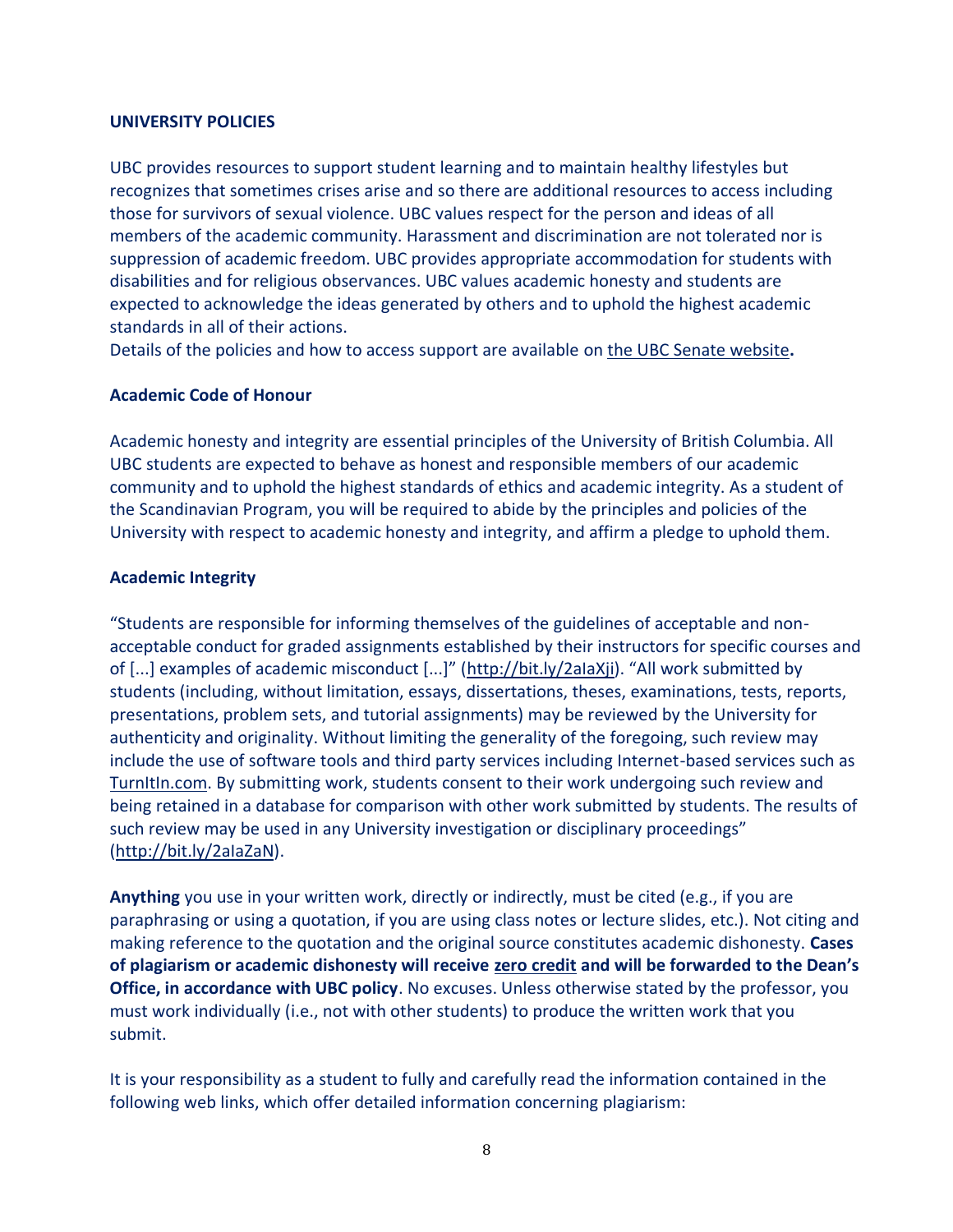### [Plagiarism Resource Centre For Students](http://www.library.ubc.ca/home/plagiarism/#_blank)

### [Academic Regulations](http://www.students.ubc.ca/calendar/index.cfm?tree=3,54,111,959#_blank)

## <http://help.library.ubc.ca/planning-your-research/academic-integrity-plagiarism/>

According to the UBC Academic Calendar, "Plagiarism, which is intellectual theft, occurs where an individual submits or presents the oral or written work of another person as his or her own...when another person's words (i.e. phrases, sentences, or paragraphs), ideas, or entire works are used, the author must be acknowledged in the text, in footnotes, in endnotes, or in another accepted form of academic citation."

To sum it up, plagiarism is taking the words or ideas of another person and submitting them without the proper acknowledgement of the original author.

### **OTHER COURSE POLICIES**

### **Attendance**

In accordance with UBC Policies and Regulations, students are expected to attend class regularly and to be on time. Arriving late or leaving early is disruptive to the class and will be subject to a reduction in the participation grade. Those students who are unavoidably absent from scheduled classes must report the reason for their absence to their instructor immediately upon their return to class. Students may be granted concession for their absence either by their instructor or, in the case of an extended absence, by the Academic Advising Services of the Faculty of Arts.

Students must contact me via email as soon as you are aware you may need an [in-term concession.](https://www.mail.ubc.ca/owa/redir.aspx?C=XA_Si1tbGcTX0wbcIagUJXXxrsAv60cOBoSj4Wq_9t-iP6B98jDXCA..&URL=http%3a%2f%2fwww.calendar.ubc.ca%2fvancouver%2findex.cfm%3ftree%3d3%2c329%2c0%2c0%2326592) I will adjudicate the request. Please include a Student Self-Declaration form, found on the [Arts](https://www.mail.ubc.ca/owa/redir.aspx?C=s0lJR-ns8OwKvgyVfw68SLkGDjwqdVd2CZb4KlKhdx2iP6B98jDXCA..&URL=https%3a%2f%2fstudents.arts.ubc.ca%2fadvising%2facademic-performance%2fhelp-academic-concession%2f)  [Advising website.](https://www.mail.ubc.ca/owa/redir.aspx?C=s0lJR-ns8OwKvgyVfw68SLkGDjwqdVd2CZb4KlKhdx2iP6B98jDXCA..&URL=https%3a%2f%2fstudents.arts.ubc.ca%2fadvising%2facademic-performance%2fhelp-academic-concession%2f) If you require a second concession, Arts Students must contact Arts Advising. Please review [their website](https://www.mail.ubc.ca/owa/redir.aspx?C=s0lJR-ns8OwKvgyVfw68SLkGDjwqdVd2CZb4KlKhdx2iP6B98jDXCA..&URL=https%3a%2f%2fstudents.arts.ubc.ca%2fadvising%2facademic-performance%2fhelp-academic-concession%2f) for concession criteria as well as process to follow. Students in other Faculties should contact their Faculty advising office for direction.

### **Electronic Devices**

Computers, cell phones and other electronic devices are to be used only as required for classrelated activities. Failure to do so is considered disrespectful and may be subject to a reduction in the participation grade.

## **COPYRIGHT**

All materials of this course are the intellectual property of the instructor or licensed to be used in this course by the copyright owner. That includes materials uploaded to Canvas by the instructor and shared with students on Canvas and are for the use of those students registered in that class, and only by them, and are not to be down-loaded, uploaded and shared elsewhere. Redistribution of these materials by any means without permission of the copyright holder(s) constitutes a breach of copyright and may lead to academic discipline.

Students are not permitted to record the Scandinavian classes.